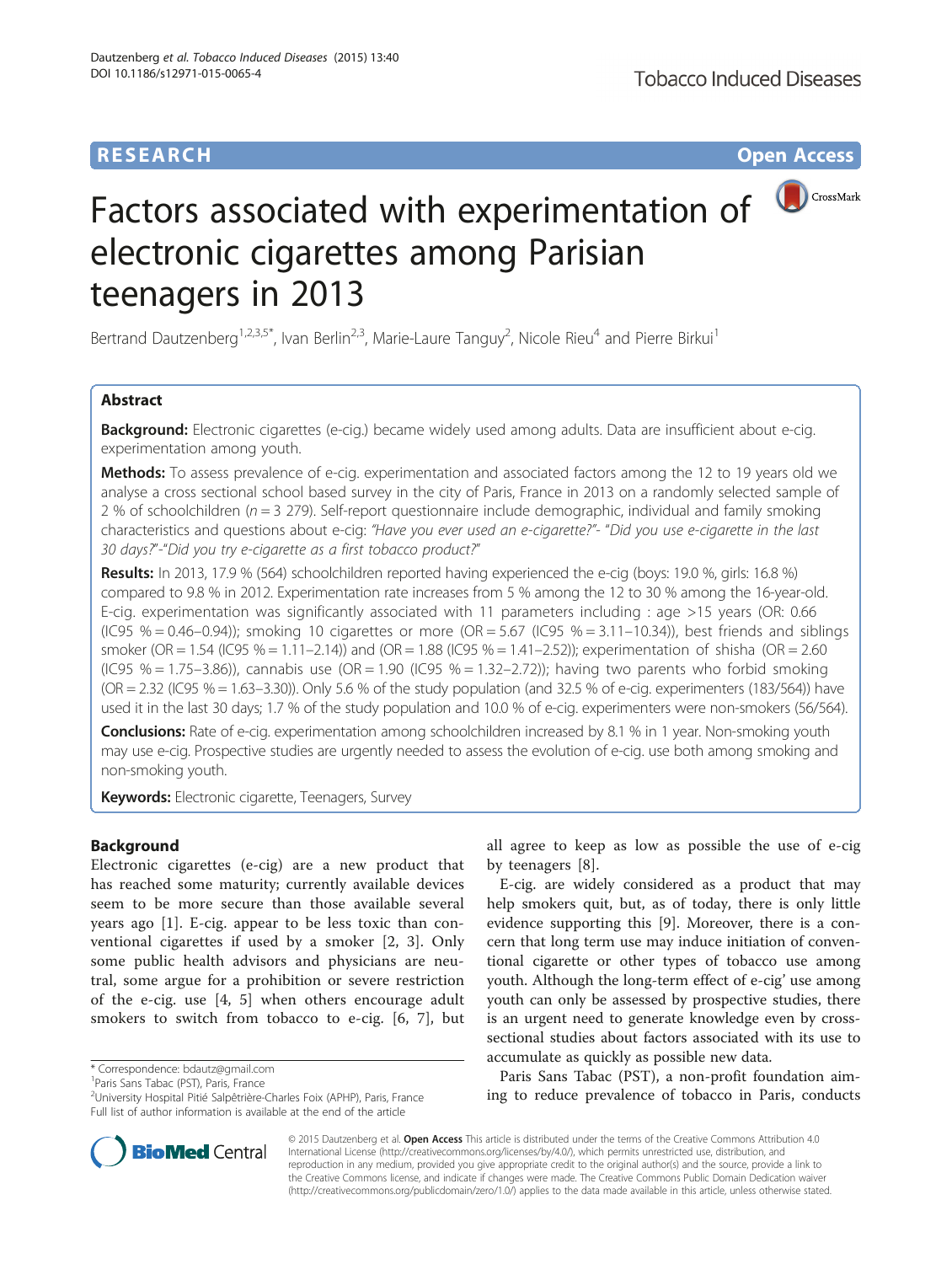yearly surveys of schoolchildren aged 12 to 19 years. A question about e-cig. experimentation was introduced in 2012 [\[10\]](#page-5-0) and in the 2013 survey two more questions have been added. We report here about factors associated with the experimentation of e-cig. among Parisian schoolchildren.

## Methods

# The PST survey

From 1991 on a cross-sectional anonymised survey has been conducted every year among 2 % of schoolchildren randomly selected by class clusters from the list of classes (4 842 public and 2 424 private) provided by Paris' school authorities with quotas by class level from both private and public schools to provide a representative sample of the 188 000 schoolchildren of the City of Paris.

The one page self-report questionnaire is distributed and collected with the help and explicit agreement of school authorities of the City of Paris. Every year, one of the usual teachers, with or without the help of the school nurse, distributes and collects the questionnaire in the designated classes. In 2012 the following question was added to the standard questions: "Have you ever used an e-cigarette?" In 2013 two further questions were added: "Did you use e-cigarette in the last 30 days?" and "Did you try e-cigarette as a first tobacco product?"

The standard questionnaire contained the following items: age, gender, smoking status (smoker, former smoker, non-smoker) of the father, mother, brothers, sisters and best friend; prohibition of tobacco use by one or two parents; ever use of tobacco; age of the first cigarette smoked, current smoking status (daily smoker, occasional smoker, former smoker, non-smoker); experimentation with shisha (hookah) and with cannabis; amount of use of alcohol last month; intention to quit tobacco. The classes' identification provides information about studying in a private or a public school which allows approximating by the City's website the mean income/inhabitant of the school district. Upon completion, the questionnaires are scanned and analysed with the Neoptec® software (Marseille, France).

## Missing data's

A total of 3 279 questionnaires, who have no missing data on age and smoking status was are included in the study. The missing date are less 5 % for most of questions: For the question on experimentation of e-cig 3.9 % of answers are missing ( $n = 128$ ). For the multivariate analysis 31.5 % of questionnaires had at least a missing value for one of the 9 parameters included in the analysis, so the multivariate analysis has been performed on 69.5 % of the whole population (2 279).

## Data analysis

Data are reported as frequencies (percent) and number. Potential associations with experimentation of e-cig. were studied using chi-square tests. Variables that were significant in univariate analyses at  $p \le 0.05$  were included in a stepwise logistic regression model. The alpha level was set at 0.05.

All analyses were performed with the SAS software version 8.2 (SAS Institute®, Cary, NC).

# Results

## Study population

A total of 3 279 schoolchildren completed the questionnaire. Their age ranged from 12 to 19 years. Forty eight percent of the sample was male. In this population the rate of non-smokers is 72.4 %, of daily or occasional smokers is 26.1 % and the rate of former smokers 1.6 %.

## Experimentation of electronic cigarette

In 2013, 564 schoolchildren reported having experimented at least once the e-cig., 2 587 had not and 128 answers were missing. The rate of e-cig. experimenters is 17.9 % among the 3 151 respondents (17.2 % of the whole population). The e-cig. experimentation rate was 16.8 % among girls and 19.0 % among boys. The e-cig. experimentation rate starts to increase among the 13 years old and reaches 30 % among the 16 years old (Fig. [1\)](#page-2-0). The rate of experimentation of e-cig. is 7.1 % in non-smokers, 37.3 % in former smokers, 38.7 % in occasional smokers and 63.0 % in daily smokers.

# Factors associated with experimentation of electronic cigarettes

In univariate analyses the following variables were significantly associated with e-cig. experimentation and were included in the multivariate analysis: age, gender, smoking status (smoker, former smoker, non-smoker) of the father, mother, brother, sister and best friend; prohibition of tobacco use by one or two parents; ever use of tobacco, current smoking status (smoker, former smoker, non-smoker), experimentation of shisha, cannabis; use of alcohol in the last month, experience of binge drinking; studying in a private or a public school, mean income per inhabitant of the school area (Table [1\)](#page-2-0). Two variables: intention to quit tobacco and age of the first cigarette were not included into the multivariate analysis because of no significant association with e-cig. experimentation.

## Multivariate analysis

The multivariate analysis was run with 2 279 questionnaires (69.5 % of the initial sample) because of missing data of at least one variable included in the model.

The higher determinants of e-cig. experimentation use were smoking 10 cigarettes or more ( $OR = 5.67$  (IC95 % =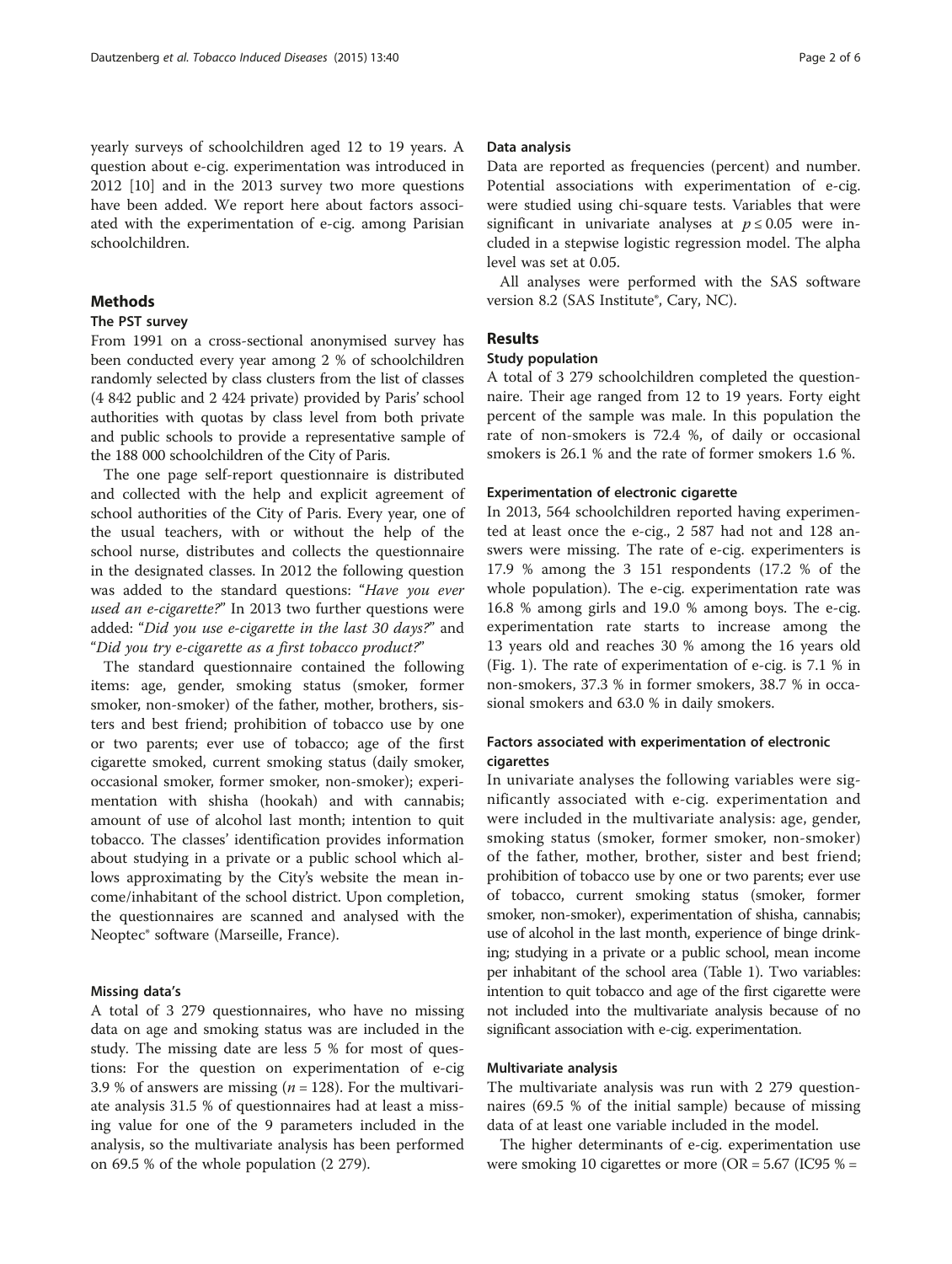<span id="page-2-0"></span>

3.11–10.34)) and ever smoked a cigarette  $OR = 4.46$ (IC95  $% = 2.81-7.09$ ) but the likelihood of electronic cigarette experimentation is also associated with an age less than 15 years, with the current smoking status of the best friend and sibling; with the use of conventional cigarettes, shisha and cannabis, with the

prohibition to smoke by at least one of the parents and being in a private school (Table [2](#page-3-0)).

# Non-smokers who experiment electronic cigarette

Among the non-smoking schoolchildren, 2.3 % of nonsmokers and 9.9 % of e-cig. experimenters reported

| Effect                                                         | $\sqrt{n}$ | Non experimentation e-cig-(%) | Experimentation e-cig. (%) | $\mathcal{P}$ |
|----------------------------------------------------------------|------------|-------------------------------|----------------------------|---------------|
| $G$ ender = male                                               | 3110       | 47.0 %                        | 51.0 %                     | 0.11          |
| Age 12-14 years                                                | 3151       | 48.9 %                        | 21.3 %                     | < 0.0001      |
| Ager 15-17 years                                               |            | 29.2 %                        | 44.7 %                     |               |
| Age > 17 years                                                 |            | 21.9 %                        | 34.0 %                     |               |
| Ever cigarettes smoker                                         | 3078       | 31.8 %                        | 91.0 %                     | < 0.0001      |
| Smoking status: non-smoker                                     | 3081       | 84.9 %                        | 28.1 %                     | < 0.0001      |
| Smoking status: former smoker                                  |            | 1.1%                          | 3.2 %                      |               |
| Smoking status: occasional smoker                              |            | 8.9%                          | 27.1 %                     |               |
| Smoking status: daily smoker                                   |            | 5.1 %                         | 41.%                       |               |
| Ever shisha use                                                | 3126       | 27.7 %                        | 81.7 %                     | < 0.0001      |
| Father smoke                                                   | 3055       | 27.7 %                        | 35.%                       | < 0.0001      |
| Mother smoke                                                   | 3099       | 20.3 %                        | 31.7 %                     | < 0.0001      |
| Brothers and sisters smoke                                     | 2929       | 19.0 %                        | 45.7 %                     | < 0.0001      |
| Best friend smoke                                              | 2989       | 17.2 %                        | 57.9 %                     | < 0.0001      |
| Non agreement of parents on the prohibition to smoke           | 3048       | 6.0 %                         | 11.7 %                     | < 0.0001      |
| Any alcohol las month                                          | 3070       | 37.3 %                        | 78.5 %                     | < 0.0001      |
| More 4 glasses of alcohol in a day4 times or more              | 2341       | 16.1 %                        | 47.2 %                     | < 0.0001      |
| Cannabis experimentation                                       | 2891       | 88.7 %                        | 41.8 %                     | < 0.0001      |
| Private school                                                 | 3153       | 34.8 %                        | 47.3 %                     | < 0.0001      |
| Mean income per inhabitant in the school area >49 K $\epsilon$ | 3151       | 22.8 %                        | 31.9 %                     | < 0.0001      |

Table 1 Mains factors associated to experimentation of electronic cigarette in the univariate analysis of the 2013 adolescent study in Paris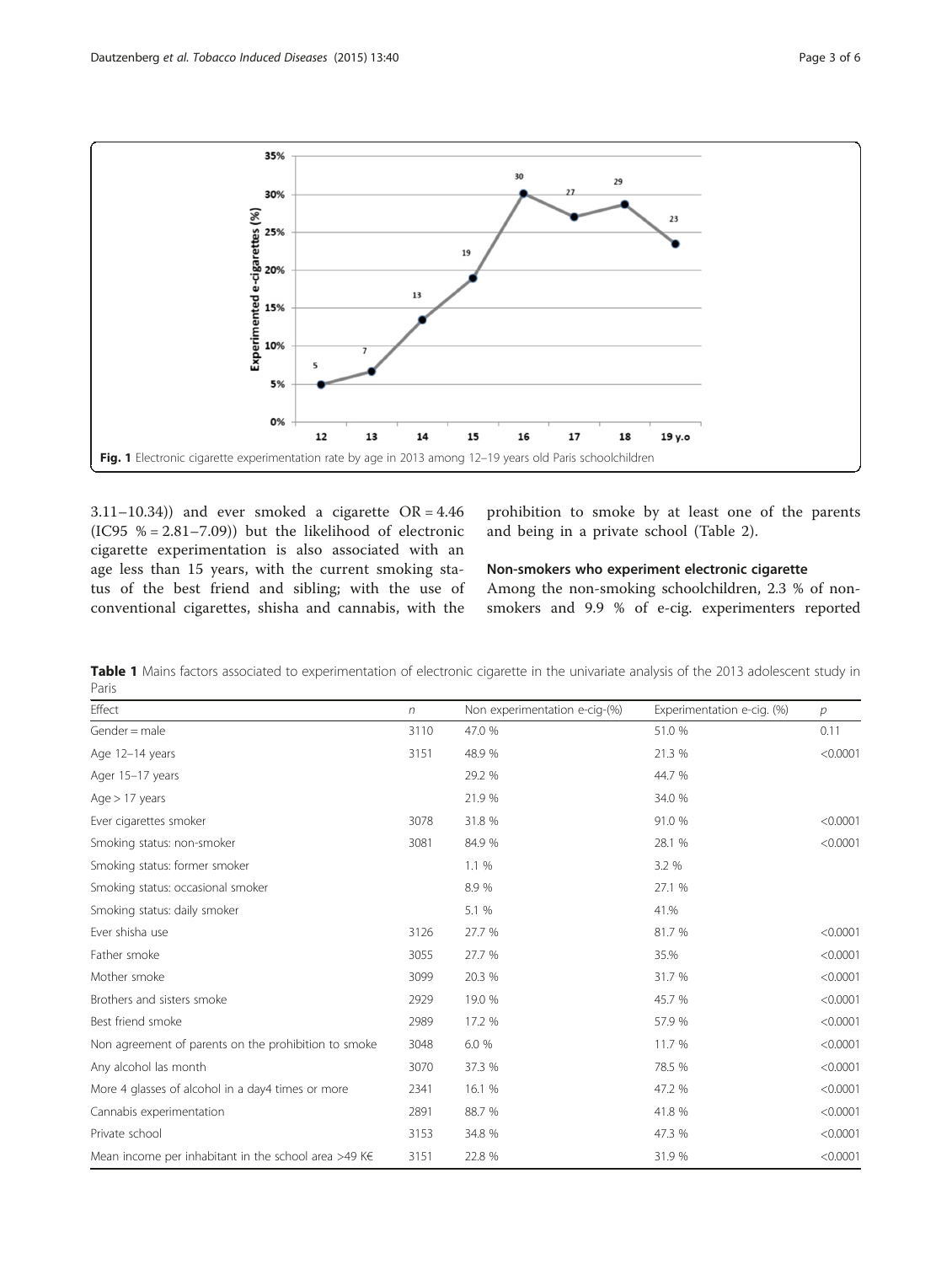<span id="page-3-0"></span>Table 2 Factors associated to experimentation of electronic cigarette in the multivariate analysis in a 2013 adolescent survey Paris

| Effect                                                                                     | O.R  |      | 95 % Wald confidence limits | $P$ value |
|--------------------------------------------------------------------------------------------|------|------|-----------------------------|-----------|
| Age ( $>15$ vs $\leq 15^{\circ}$ )                                                         | 0.66 | 0.46 | 0.94                        | 0.0217    |
| Smoking status of best friend (smoker versus non-smoker or ex-smoker <sup>a</sup> )        | 1.54 | 1.11 | 2.14                        | 0.0089    |
| Smoking status brother (smoker versus non-smoker or ex-smoker or only child <sup>a</sup> ) | 1.88 | 1.41 | 2.52                        | < .0001   |
| Ever smoked a cigarette versus no <sup>a</sup>                                             | 4.46 | 2.81 | 7.09                        | < .0001   |
| Ever smoked a shisha versus no <sup>a</sup>                                                | 2.60 | 1.75 | 3.86                        | < .0001   |
| Cannabis use versus no <sup>a</sup>                                                        | 1.90 | 1.32 | 2.72                        | 0.0005    |
| Smoking status:                                                                            |      |      |                             |           |
| - No smoking <sup>a</sup>                                                                  |      |      |                             |           |
| - Smoking less than 10 cigarettes                                                          | 2.28 | 1.57 | 3.29                        | < .0001   |
| - Smoking 10 cigarettes or more                                                            | 5.67 | 3.11 | 10.34                       | < .0001   |
| Private school (vs. public school <sup>a</sup> )                                           | 0.66 | 0.50 | 0.87                        | 0.0035    |
| Parental message of prohibition to smoke:                                                  |      |      |                             |           |
| - No prohibition <sup>a</sup>                                                              |      |      |                             |           |
| - Prohibition of one parent                                                                | 1.84 | 1.08 | 3.12                        | 0.0243    |
| - Prohibition of two                                                                       | 2.32 | 1.63 | 3.30                        | < .0001   |

OR odds ratio  $a = \text{Reference}$ 

having experimented e-cig. (56/2 374). A total of 1.7 % of the study population were non-smokers and e-cig. experimenters (56/564). Among non-smokers who experiment e-cig. 36/56 were male and 45/56 had at least one parent prohibit to smoke. Non-smoker e-cig. experimenters were younger (mean: 15.5 years) than smokers who had experimented e-cig (mean = 17.1 years).

## Electronic cigarette as the first product experimented

Data on first experimentation of tobacco or tobacco related products were available for 383 schoolchildren. Twelve children (3.1 %) reported e-cig. as the first product used; 64.8 % (248) started smoking by standard cigarettes, 7.3 % (28) by roll your own tobacco, 8.9 % (34) by perfumed cigarette; 12.8 % (49) by using shisha and 3.1 % (12) reported having started to smoke by cigars or other tobacco products.

# Use of electronic cigarette in the last 30 days among experimenters of electronic cigarette

Of the 564 schoolchildren who reported having experimented e-cig., 128 provided no answer on recent use but 183/564 experimenters used it during the last 30 days (5.6 % of the study population).

A total of 114/128 experimenter schoolchildren who provided no answer on recent use of tobacco or tobacco related products are non-smokers of occasional smokers (Table 3).

# **Discussion**

The survey identified several factors significantly associated with e-cig. experimentation among Parisian schoolchildren aged 12 to 19 years. E-cig. experimentation was associated with older age, smoking of a best friend or a brother, smoking of conventional cigarettes or shisha,

Table 3 Use electronic cigarette during the last 30 days among the 564 experimenters of electronic cigarette according to their smoking status

|                   | E-cig. use in the<br>last 30 days | Non-responder last<br>30 days | No e-cig. use in the<br>last 30 days | Percent of responders using<br>e-cig. last 30 days <sup>a</sup> | Percent of the total sample<br>using e-cig. last 30 days <sup>a</sup> |
|-------------------|-----------------------------------|-------------------------------|--------------------------------------|-----------------------------------------------------------------|-----------------------------------------------------------------------|
| Non-smoker        | 38                                | 87                            | 32                                   | 54.3 %                                                          | 24.2 %                                                                |
| Occasional smoker | 53                                |                               | 76                                   | 41.1 %                                                          | 34.0 %                                                                |
| Ex-smoker         |                                   |                               | 4                                    | 55.6 %                                                          | 27.8 %                                                                |
| Daily smoker      | 87                                |                               | 141                                  | 38.2 %                                                          | 37.3 %                                                                |
| Total             | 183                               | 128                           | 253                                  | 42.0 %                                                          | 32.4 %                                                                |

<sup>a</sup>The rate of experimenter who had used electronic cigarette during last 30 days is presented as a rate of respondent and of the total study population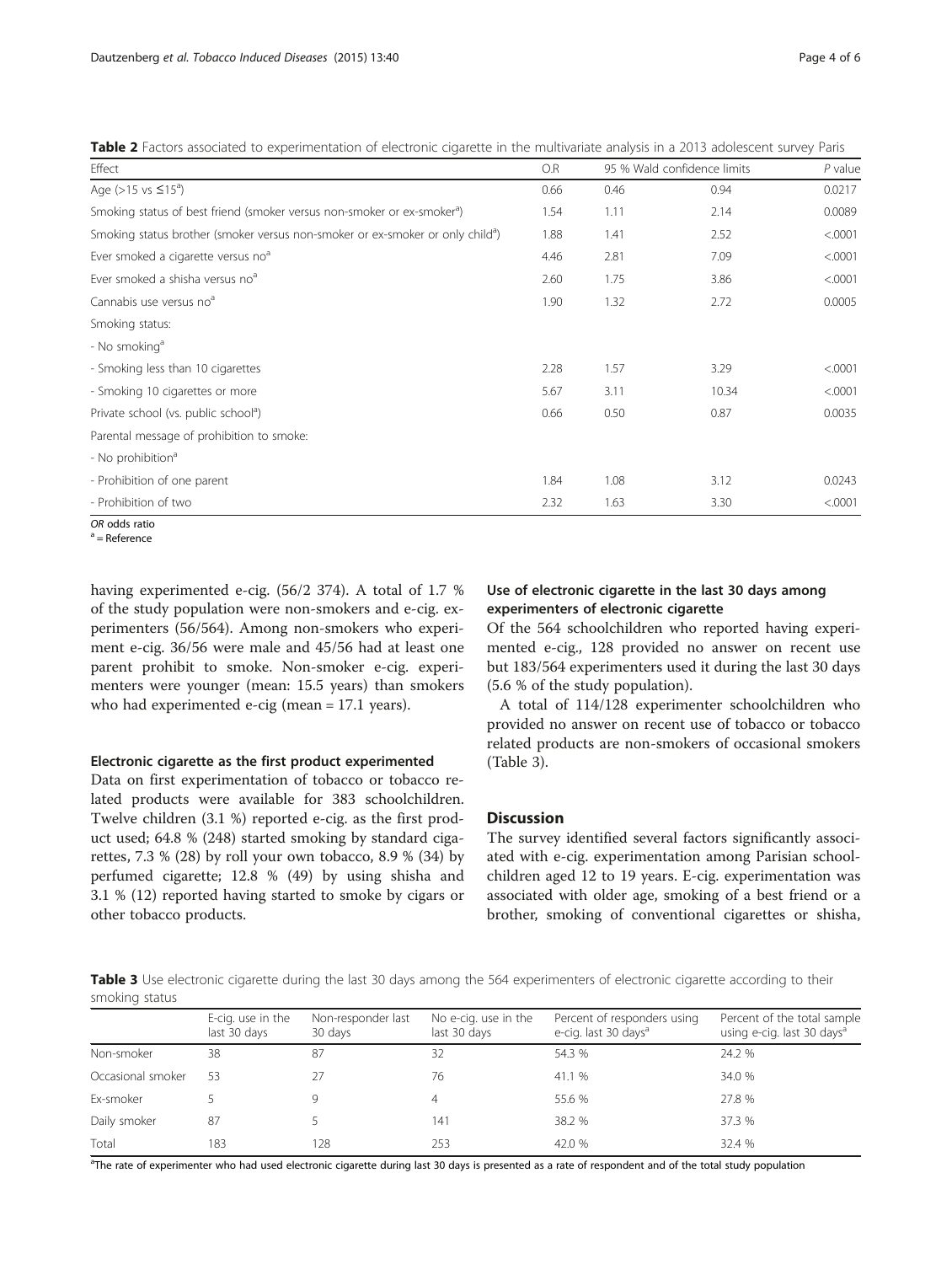using cannabis and being in a private school. Greater number of current cigarette smoking was dosedependently associated with the likelihood of e-cig. experimentation. Interestingly, and paradoxically, prohibition of smoking by parents was associated with increased likelihood of e-cig. experimentation.

Among those who have experimented e-cig. only 1/3 use it the last 30 days. In the non-smoker sub group who tried e-cig. only 1/5 use it the last 30 days, more the question used in the study on e-cig. use during the last 30 days overestimated the number of daily users, non-assessed in this study.

The fact that near 10 % of the e-cig. experimenters are non-smokers may be an alert but the present data does not allow to conclude that the e-cig. is a gateway to smoking because of the cross-sectional nature of the survey.

## Strength and limitations

Strengths include the random selection of school classes, the relatively large sample size. Limitations include the cross-sectional nature of the study and the reduced representativeness for the whole sample of the multivariate analysis due to missing data. The findings cannot be generalizable to youth of same age in other geographical areas of France, or to other countries or regions than the present sample. As the study is a cross sectional study, association can indicate link between the studied parameters but not causality.

#### Comparison to the 2012 survey in Parisian schoolchildren

The 2013 data can be compared historically to the 2012 data [\[10\]](#page-5-0) because the questions were identical with the exception of those about e-cig. use. In February-March 2012, the e-cig. was a more confidential product which can explain why one of six Parisian schoolchildren, (16.9 %) (575/3409) did not provide answer to the question about e-cig. The response rate to the questions on ecig. dramatically increased between 2012 and 2013: 96.1 % of the schoolchildren provided an answer on e-cig. in February-March 2013, probably because their increased awareness about the product. Similarly, the reported rate of e-cig. experimentation increased respectively from 8.1 % in 2012 to 17.2 % in 2013 of the total sample and from 9.8 % to 17.9 %, among the respondents.

#### Comparison with others studies

Data about the e-cig. experimentation rate among youth are, as of today, scanty. The Eurobarometer 2012 [[11](#page-5-0)] reports experimentation rate of 5 % in France, 6 % in Europe as of May 2012 among adults; it does not report on e-cig. experimentation rate among youth in France.

In 2010 a Korean survey reported an experimentation rate as low as 0.5 % among students [\[12](#page-5-0)]. In 2013 Dutra et al. from the US student survey report an experimentation of e-cig. of 3.1 % in 2011 and 6.5 % in 2012 [\[13](#page-5-0)]. In 2011, Goniewicz et al. [\[14\]](#page-5-0) reported an experimentation rate in Poland of 23.5 % among the 15–19-year-old teenager population and 19.0 % among the 20–24-year-old students.

The 2012 Paris report found an experimenter rate of 8.1 % [[10](#page-5-0)] close to the US report's rate of the same year (6.5 %) [[12\]](#page-5-0). The Paris 2013 survey [[10\]](#page-5-0) the rate of experimentation of 17.9 % is close to the rate of experimentation more than 2 years before (2010–2011) observed among Polish adolescents (23.8 %). As in the US student survey 2011–2012 [[13](#page-5-0)], we observed a doubling of experimentation rate between 2012 and 2013.

# Use of electronic cigarettes in the last 30 days among experimenters

We found in the present study that the last 30 days e-cig. use among e-cig. experimenters is 32.4 % (42.0 % of responders) similar to that of the Polish study (34.9 %) [[14](#page-5-0)] among the 15–19 years old. Two thirds of e-cig. experimenters do not use it in the last 30 days. Four studies [[15](#page-5-0)–[18\]](#page-5-0) concerning adults report a lower rate than reported by our sample with 28–32 % conversion from experimentation to regular (or last 30 days) use. The Eurobarometer 2012 [[11\]](#page-5-0) reports a last 30-days use of e-cig. among experimenters of 20 % for France and 17 % for all Europe. According to these data 1/3 to 1/5 of adult e-cig. experimenters had used it during the last 30 days.

#### Use of electronic cigarette by non-smokers

In the present study we identified 56 non-smokers who experimented e-cig. (9.9 % of e-cig. experimenters and 1.7 % of the study population). These non-smokers were younger than those young smokers who were e-cig. experimenters. Previous studies report only on very small proportions of non-smoker e-cig. experimenters: 1.6 % in a 2011 and 4.4 % in 2012 in the US study [[13\]](#page-5-0), 0.1 % in a Korean study [[12\]](#page-5-0), 1.4 % among Polish girls, 3.2 % among Polish boys of 15 to 19 years old (data of 2011) [[14\]](#page-5-0). Our data shows higher non-smokers e-cig. experimentation rate.

This suggests that we urgently need prospective studies to learn whether and to what extent non-smoker e-cig. experimenters become conventional cigarette smokers, chronic e-cig. users or mixed users to elaborate more on place of e-cigarette in promotion or prevention of tobacco use in adolescents.

## Conclusions

E-cigarettes are mainly experiment by schoolchildren who had experienced regular cigarettes, had best friends and sibling smoker. A high tobacco consumption and the prohibition to smoke from the 2 parents is associated to an increased chance to use e-cigarette.